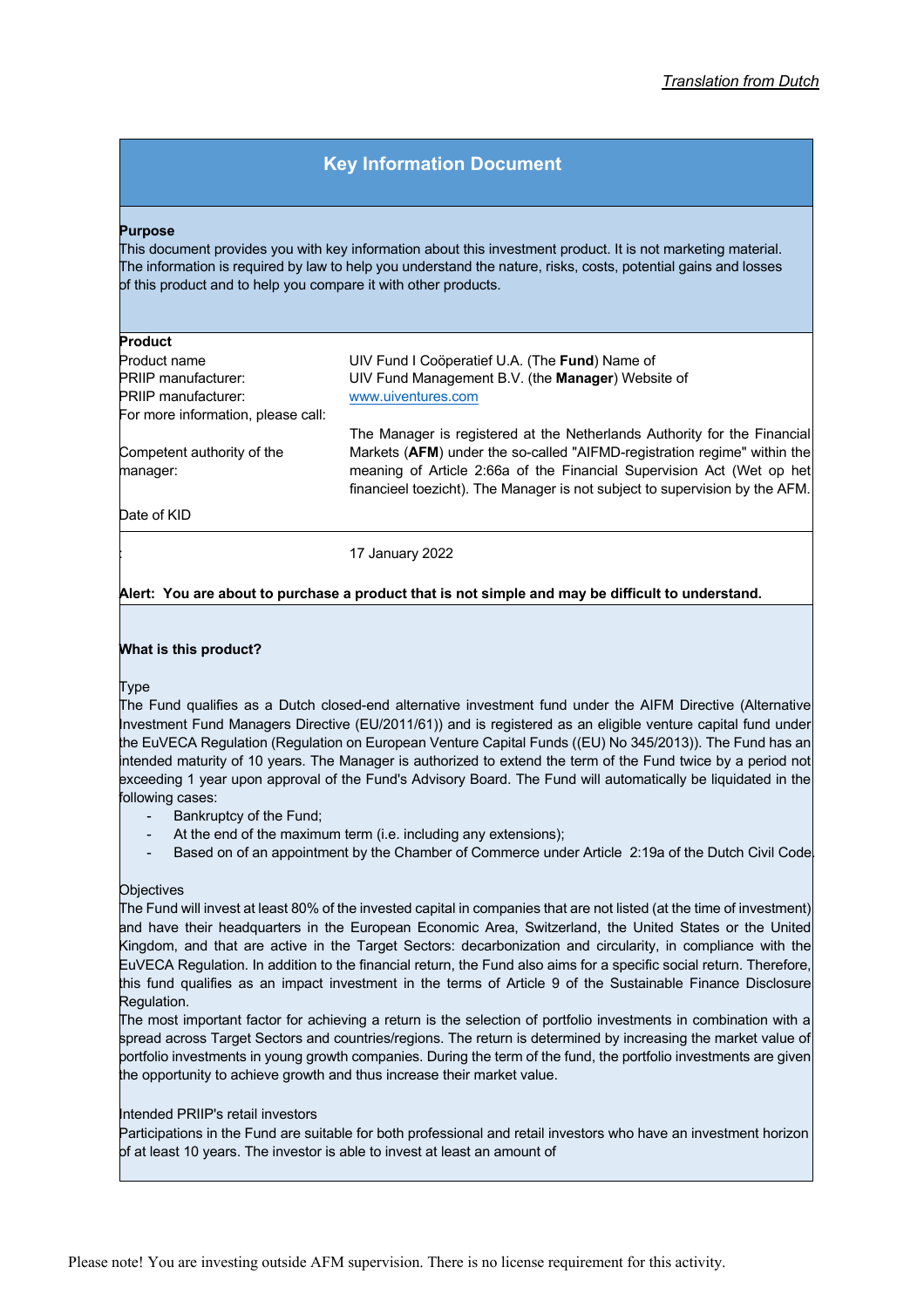€ 100.000,- from "freely investable" assets (i.e. assets for which there is no other urgent destination in the next 10 years). The investor will take into account that during the term of the Fund the investment amount cannot be freely disposed of and that it may be wholly or partially lost. In any case, the investor is in a position to make a well-informed investment decision based on the documentation provided to him or her or prescribed by law.

## **What are the risks and what could I get in return? Risk Indicator**



The risk indicator assumes you will keep the product for 10 years. The actual risk can vary significantly if you sell your participations early and get less back than anticipated. You may not be able to sell your participations easily or you may be forced to sell at a price that significantly affects on how much you get back.

Do not take unnecessary risk Lower risk Higher risk

Read the key information document

The summary risk indicator is a guide to the level of risk of this product compared to other products. It shows how likely it is that the product will lose money because of movements in the markets or because we are not able to pay you. We have classified this product as 6 out of 7, which is the second highest risk class. This rates the potential losses from future performance at a high level, and poor market conditions are very likely to impact the capacity of the Fund to pay you.

The market conditions (liquidity) at the time of sale of portfolio investments will affect the return to be achieved within the stipulated maximum term of the Fund.

As an investor, you do not bear the risk of further financial commitments or obligations, including contingent liabilities over and above the assets invested in the Fund.

This product does not include any protection from future market performance so you could lose some or all of your investment. If the Fund is not able to pay you what is owed, you could lose your entire investment. **Performance** 

## **scenarios**

| Investment: EUR 250.000,- |                                     |        |         |                                               |
|---------------------------|-------------------------------------|--------|---------|-----------------------------------------------|
| Scenarios                 |                                     | 1 year | 5 years | 10 years<br>(recommende<br>holding<br>period) |
| <b>Stress scenario</b>    | What you might get back after costs | n/a    | n/a     | 125.000                                       |
|                           | Average return each year            |        |         | $-6,7%$                                       |
| Unfavourable              | What you might get back after costs | n/a    | n/a     | 250.000                                       |
|                           | Average return each year            |        |         | $0\%$                                         |
| Moderate scenario         | What you might get back after costs | n/a    | n/a     | 500.000                                       |
|                           | Average return each year            |        |         | 7.2%                                          |
| Favourable scenario       | What you might get back after costs | n/a    | n/a     | 1.000.000                                     |
|                           | Average return each year            |        |         | 14,9%                                         |

This table shows the money you could get back over the next ten (10) years, under different scenarios, assuming that you invest EUR 250.000,- once. The scenarios shown illustrate the possible return on your investment. You can compare them with the scenarios of other products. The scenarios presented are an estimate of future performance based on evidence from the past on how the value of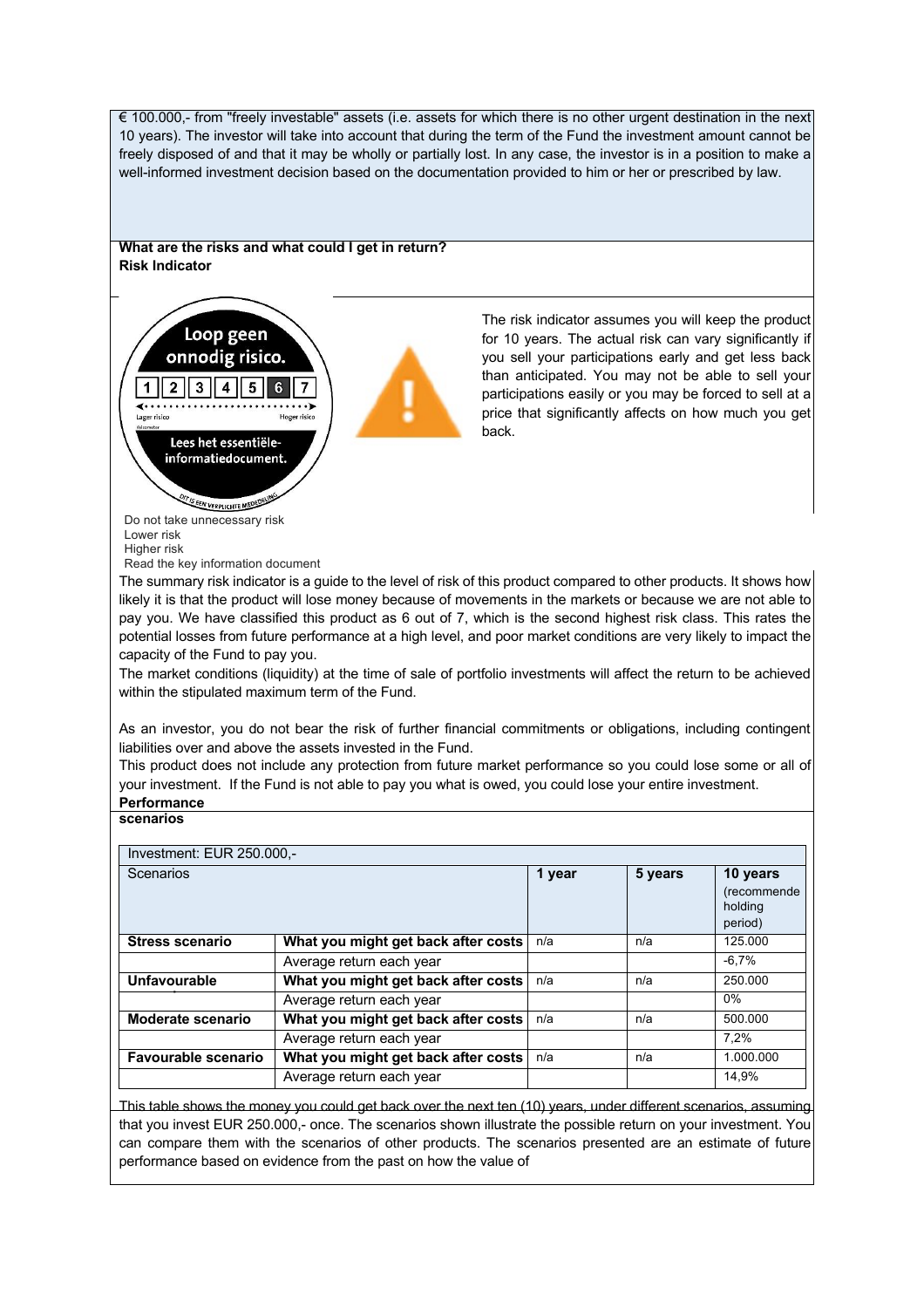this investment varies, and are not an exact indicator. What you get will vary depending on how the market performs and how long you keep the investment. The stress scenario shows what you might get back in extreme market circumstances, and it does not take into account the situation where we are not able to pay you.

The performance scenarios below do not take into account the fact that the committed capital is not necessarily called up and invested during the entire term of the fund. The table works with the fictitious scenario where the entire commitment is invested for the entire term of the fund. Therefore, the real (internal rate of return) expected return on the investment is likely to be higher for the scenarios presented.

This product cannot easily be sold early. This means that it is difficult to estimate how much you would get back if you sell before maturity.

The figures shown include all the costs of the product itself but may not include all the costs that you pay to your advisor or distributor. The figures do not take into account your personal tax situations, which may also affect how much you get back.

#### **What happens if the Fund is unable to pay out?**

You may lose all or part of your investment due to the default of the Fund. This financial loss is not covered by any compensation or guarantee scheme for investors.

#### **What are the costs?**

The reduction in yield shows what effect the total costs you pay have on your possible investment return. The total costs take into account one-off, ongoing and incidental costs.

The amounts shown here are the cumulative costs of the product itself, for three different holding periods. They do not include potential early exit penalties. The figures assume you invest EUR 10.000,-. The figures are estimates and may change in the future.

## **Costs over time**

The person selling you or advising you about this product may charge you other costs. If so, this person will provide you with information about these costs, and show you the impact that all costs will have on your investment over time.

| <b>Investment Scenarios</b><br>EUR 250.000 | If you cash in<br>after 1 year                                                                                                                                                                                                                                 | If you cash in<br>after 5 years | If you cash in<br>at the end of the<br>recommended<br>holding period |
|--------------------------------------------|----------------------------------------------------------------------------------------------------------------------------------------------------------------------------------------------------------------------------------------------------------------|---------------------------------|----------------------------------------------------------------------|
| <b>Total costs</b>                         | n/a                                                                                                                                                                                                                                                            | n/a                             | EUR 150.000                                                          |
| Impact on return (RIY) per year            | The expected gross multiple on invested capital over 10 years is<br>2.7; the net multiple is 2.1. Therefore, the total costs during 10<br>years are 0.6x EUR 250.000 = EUR 150.000. Cash-in within 10<br>years is in principle not possible (closed-end fund). |                                 |                                                                      |

## **Composition of costs**

The table shows the following: (i) the impact each year of the different types of costs on the investment return you might get at the end of the recommended holding period; (ii) the meaning of the different cost categories.

|                      | This table shows the effect on the return per year |    |                                                                                                                            |
|----------------------|----------------------------------------------------|----|----------------------------------------------------------------------------------------------------------------------------|
| <b>One-off costs</b> | <b>Entry costs</b>                                 | 2% | The impact of the costs you pay when upon<br>investing. This is the maximum you will pay.<br>potentially you may pay less. |